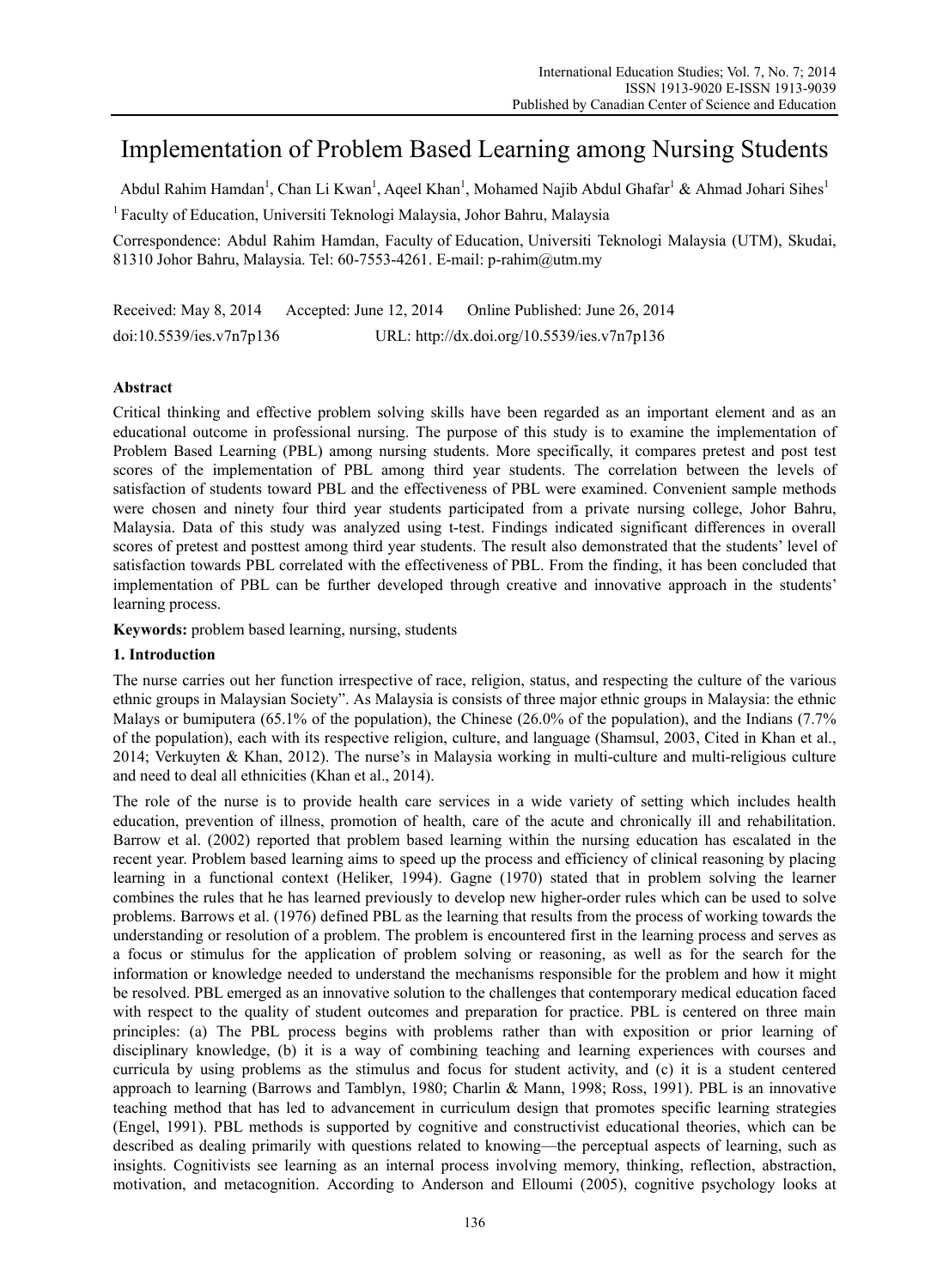learning from an information-processing point of view, where the learner uses different types of memory during learning. Sensations are received through the senses into the sensory store before processing occurs. Kalat (2002) added that the information persists in the sensory store for less than one second; if it is not transferred to working memory immediately, it is lost (p. 8). PBL is consistent with constructivism—the philosophical view that knowledge is not absolute but is constructed by learners based on their previous knowledge and worldview (Baker, 2000).

## *1.1 Concepts related to Critical Thinking, Problem Solving and Problem Based Learning*

# 1.1.1 Critical Thinking

E. Bandman and B. Bandman (1988) defined critical thinking as the rational examination of ideas, inferences, assumptions, principle, arguments, conclusions, issues, statements, beliefs, and actions. Jones and Brown (1993) defined critical thinking as multidimensional way of thinking rather than an undimensional one. As such, critical thinking requires a skilful application of knowledge for the judgment and evaluation of complex problem situation. Jones and Brown (1993) also noted that critical thinking is interactive, process oriented, and rational, and that it is within this framework that knowledge is interpreted, assumptions are verified, hypotheses are generated, and justifications are made. Some educators claim that encouraging the students to ask questions, to consider different perspectives and alternatives, to examine problem and solutions in a new way, and too think beyond the first answer are important strategies for promoting critical thinking (Miller & Malcom, 1990; Reilly & Oermann, 1992). In fact, Oermann (1990) predicted that future teaching will emphasize fewer lectures and more experiential method such as PBL, simulations, and interactive videos to encourage students to think and consider alternate approaches to clinical problems (Khan, 2012).

Meyers (1988) identified five elements in teaching students critical thinking: begin the class with a problem or a controversial issue to promote student interactions, encourage reflection in student by using silence, arrange classroom space to enhance interaction, extend the class time whenever possible or needed, or create a friendly, nonthreatening environment. Hartley and Aukamp (1994) claimed that critical thinking ability is a dynamic attribute that can be improved by the nurse educators. Similarly, Cutler (1985) contended that critical thinking skills are teachable and learnable.

Brigham (1993) claimed that evaluation of the level of critical thinking skills of the nursing students has been a controversial issue. She suggested that, by designing test questioning that requires students to analyze, synthesize, look for evidence, recognize assumptions, hypothesize, and assess the situation, the level of critical thinking of students can evaluated.

#### 1.1.2 Problem Solving

Woods (1987) described problem solving as a mental process by which the best answer or solution to an unknown is reached. As such, the problem situation has not been encountered before and past experiences cannot provide the solution. The knowledge and skills needed for problem solving depend on a domain-specific knowledge base; the ability to identify, locate, obtain, analyze, and evaluate requisite information; and interpersonal as well as communication skills (Woods, 1987). Dewey (1933) an advocate of inquiry based learning, recommended that real life situations or problems should be presented to the students, and then the students should be helped or discover the information required to solve the problems. Dewey (1933) stated that it is "fallacy" to assume that the passive provision of facts to the students would enable them to use these facts in solving problems. Gagne (1970) stated that in problem solving the learner combines the rules that he has learned previously to develop new higher-order rules which can be used to solve problems. In problem solving, the student is asked to discover the higher order principal without any specific help. Likewise, De Cecco and Crawford (1974) viewed problem solving as a form of principal learning in which lower order principles are applied to learning of higher order principles, which results in acquisition of new knowledge. Chamberlin (1965) suggested that the concept of problem solving as an educational method should be based on multiple working hypotheses; he believed that it is in this way that true problem solving methods of learning occur.

#### 1.1.3 Problem Based Learning

Problem based learning emphasizes the principals of critical thinking and problem solving strategies. Problem based learning aims to speed up the process and efficiency of clinical reasoning by placing learning in a functional context (Heliker, 1994). Because PBL requires problem situations that are intellectually challenging to the students, it requires students' involvement in raising and discussing issues that pertain to the management of the problem. It helps students to think critically and solve problems. It helps students to be in charge of their own learning. It helps them to identify what they know and what they do not know. The teacher guides and facilitates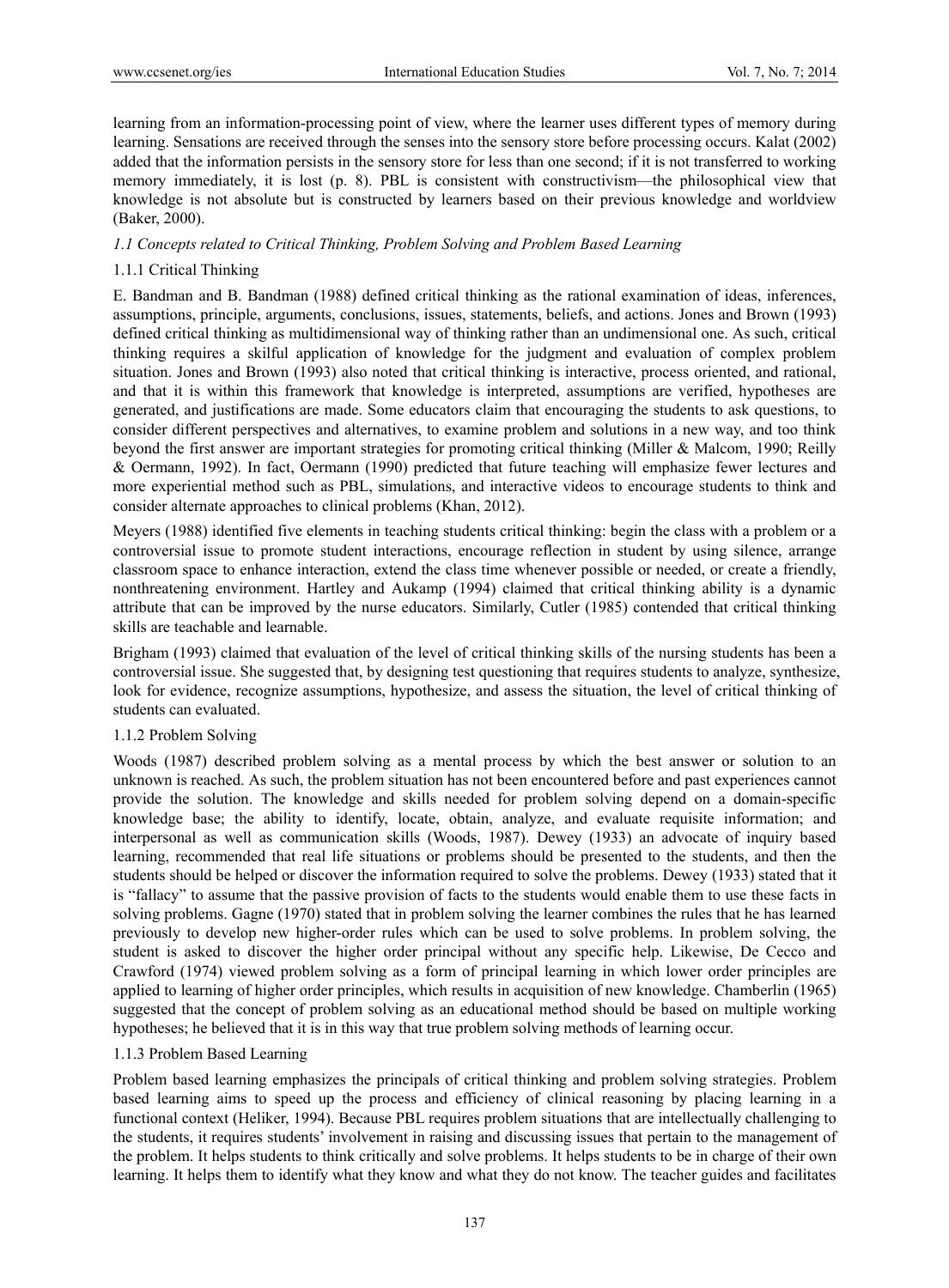the students' learning, and promotes interactions among students in order to enhance their problem solving abilities (Cited in Khan, 2013; Barrows & Tamblyn, 1980).

1.1.4 Problem-Based Learning in Nursing Education

Barrows, Tamblyn, and Robyn (1976) introduced and defined PBL as the learning that results from the process of working towards the understanding or resolution of a problem. The problem is encountered first in the learning process and serves as a focus or stimulus for the application of problem solving or reasoning, as well as for the search for the information or knowledge needed to understand the mechanisms responsible for the problem and how it might be resolved. PBL emerged as an innovative solution to the challenges that contemporary medical education faced with respect to the quality of student outcomes and preparation for practice. Berkson (1993) stated, "Traditional medical education was increasingly perceived as dehumanizing, de-motivating, inefficient, and even ineffective" (p. 79).

The change from a subject-based curriculum to a PBL curriculum in nursing education resulted mainly from adopting the paradigm of medical education. Barrows (1985) noted that McMaster University School of Medicine set a precedent as a leader in adopting PBL in the curriculum because of the school's excessive course content, teaching restricted to lecturing, and poor congruence between educational and evaluation objectives.

PBL, one of the most popular developments in health professional education in the later part of the 20th century, was developed by Howard Barrows at McMaster University in Canada (Barrows et al., 1976), and most medical educators have adopted PBL as the educational and philosophical basis of their curricula (Harden et al., 1999). A PBL curriculum consists of subject integration within the sphere of professional practice situations. Learners acquire a broad base of knowledge through the process of progressive inquiry related to real nursing practice situations (Lambie, Maclean, & McGuire, 1981).

PBL is centered on three main principles: (a) The PBL process begins with problems rather than with exposition or prior learning of disciplinary knowledge, (b) it is a way of combining teaching and learning experiences with courses and curricula by using problems as the stimulus and focus for student activity, and (c) it is a student centered approach to learning (Barrows & Tamblyn, 1980; Charlin & Mann, 1998; Ross, 1991). The theoretical underpinnings of PBL suggest that the closer the resemblance between the situations in which something is learned and the situation in which it will be applied, the more likely that a transfer of learning will occur. The elaboration of knowledge and provision of opportunities for elaboration are the main activities of PBL (Schmidt, 1983).

In nursing education, if outcomes are to be the qualifiers that define the curriculum design and ultimately the educational model for graduates, then the phase of defining outcomes within the curriculum is where the curriculum developers will ensure that the outcomes are clearly identified, defined, and integrated with the outcomes of the professional licensing body. Keating (2005) noted that this planning shapes the concepts embedded in the outcomes and competencies, which can be used as evaluation criteria for the program (Boland, 2005).

Educational method for promoting problem solving skills in student nurses is problem based learning. Therefore, ways of developing learner proficiency in problem solving is crucial and should occupy a substantial part of an educator's activity. It is the challenge of nursing education to explore ways to enhance student learning and clinical decision making. So, nurse educators have to investigate new teaching methods that promote active learning and increase critical thinking skills in students nurse. In the reality of a complex healthcare structure with changing society needs, it is important for students to learn how to access knowledge, synthesize the information, apply these data into practice and commit to life-long learning.

# *1.2 Hypotheses*

The statement of hypotheses of research questions are as follow:

Hoı: There is no significant difference between scores on the pretest and posttest for the problem based learning method in Diploma Nursing Program.

 $H<sub>oz</sub>$ : There is no significant correlation between the levels of satisfaction of students and the effectiveness of the PBL method in Diploma Nursing Program.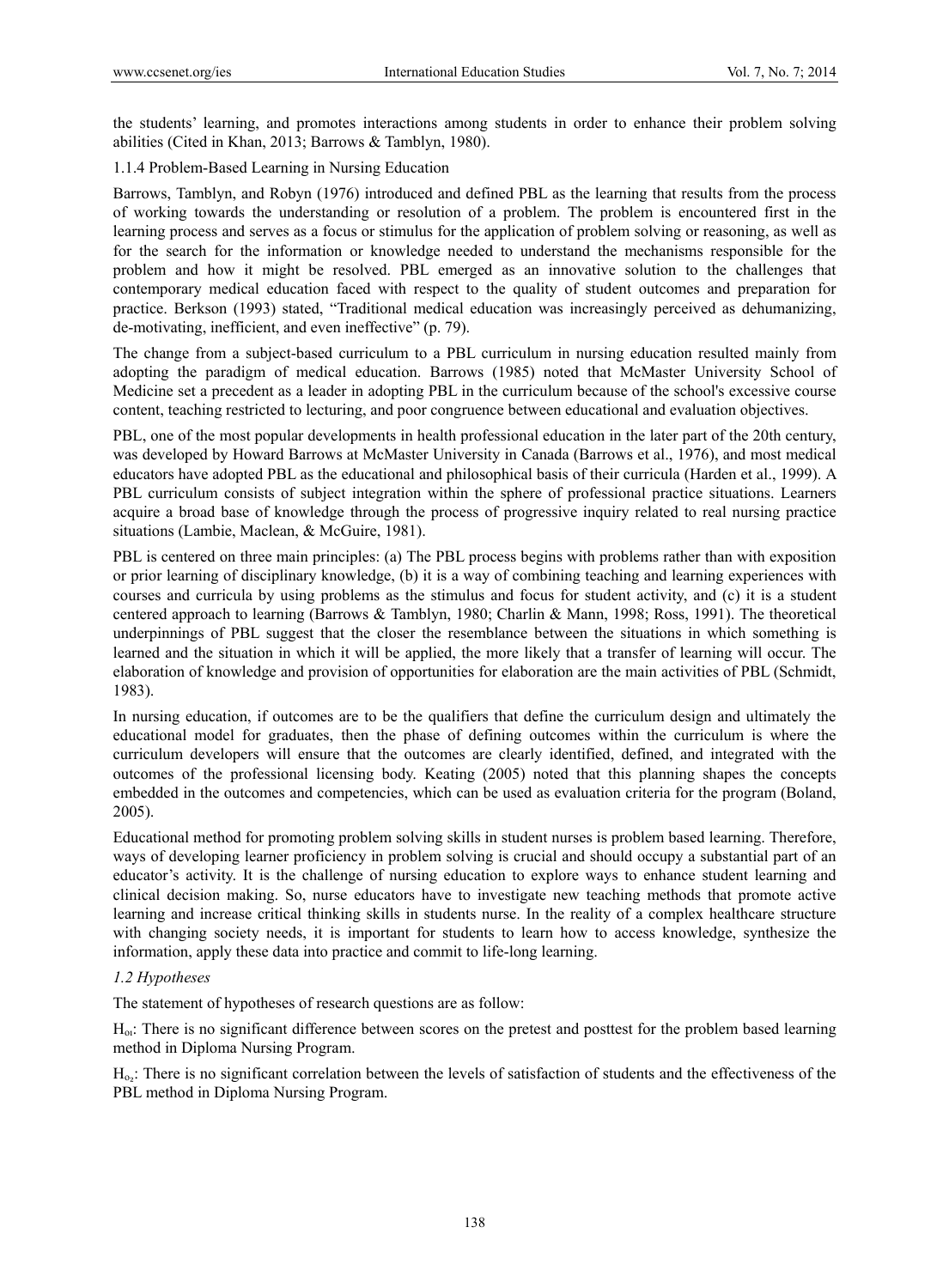# **2. Method**

#### *2.1 Measures*

# 2.1.1 Problem Based Learning Instrument

This instrument was adapted from by Cutler (1985) and used for pretest and posttest purpose of measuring the implementation method of the PBL. This instrument consists of a description of a patient problem scenario that requires answer on a multiple-choice test for each question. The development of this instrument was based on the course objectives for the PBL sessions. This instrument was used as the pretest to assess the entry level of problem solving of the student prior to commencing the study. The same patient problem scenario was also used as the post test to measure the effectiveness of the PBL after completion of the PBL sessions.

## 2.1.2 The PBL Attitudinal Instrument

Measured the satisfaction of students and the effectiveness of the PBL method of instruction. The questionnaire comprises of 20 rank order items on a 5 point Likert-type scale representing "strongly agree'' and 1 for "strongly disagree".

## *2.2 Participants*

This study was conducted in the Diploma Nursing Student in a private college in the Johor state of Malaysia. Total 94 subjects participated, of which 72 male and 22 female students. Ages ranged from 20 to 25 years with the mean age of the participants being 21.07 years. The ethnicity of participants consists of 75 Malays and 19 Indians.

#### *2.3 Procedure*

The investigators obtained the permission to conduct this study from the University Technology Malaysia and KPJ Nursing College. Investigators obtained the consent to use the data for this study from each participant, so that students' awareness of being studied would not interfere with their normal responses and academic performances. The pretest was given at the beginning of the semester to the sample just prior to implementation of the first PBL session. The post test was given to the sample after completion of the 4 weeks of the PBL sessions. Each PBL session was of 2 hours duration. The pretest and posttest of each sample was reviewed and scored by the investigator. The students were informed that the pretest and posttest was not part of any grading system.

# *2.4 Data Analysis*

Inferential statistics including the t test were used to test the difference between two independent group means (Evans, 1998).

#### **3. Results**

RO1: Is there a statistically significant difference between scores on the pre test and post test for the problem based learning method in Diploma Nursing Program?

|  |  |  | Table 1. T-Test for pre and post-test PBL |
|--|--|--|-------------------------------------------|
|--|--|--|-------------------------------------------|

| <b>Scales</b>      |  | N Mean Standard Deviation | n    |
|--------------------|--|---------------------------|------|
| Pre test 94 7.40   |  | 2.31                      | 0.00 |
| Post test 94 10.93 |  | 195                       | 0.00 |

p is significant at 0.05.

For the PBL pretest, the mean score was 7.40, with a standard deviation of 2.31 and a range of 3 to 11. For the PBL posttest, the mean score was 10.93, with a standard deviation of 1.95 and a range of 5 to 14. The scores showed that participants had scored considerably higher on the problem solving skills posttest than on the pretest. A Paired t-test was computed to determined significant differences between the pretest and posttest. Results showed significant for the pretest and posttest was  $t(93) = -13.70$ ,  $p < 0.001$ . As expected, a statistically significant is seen in the scores.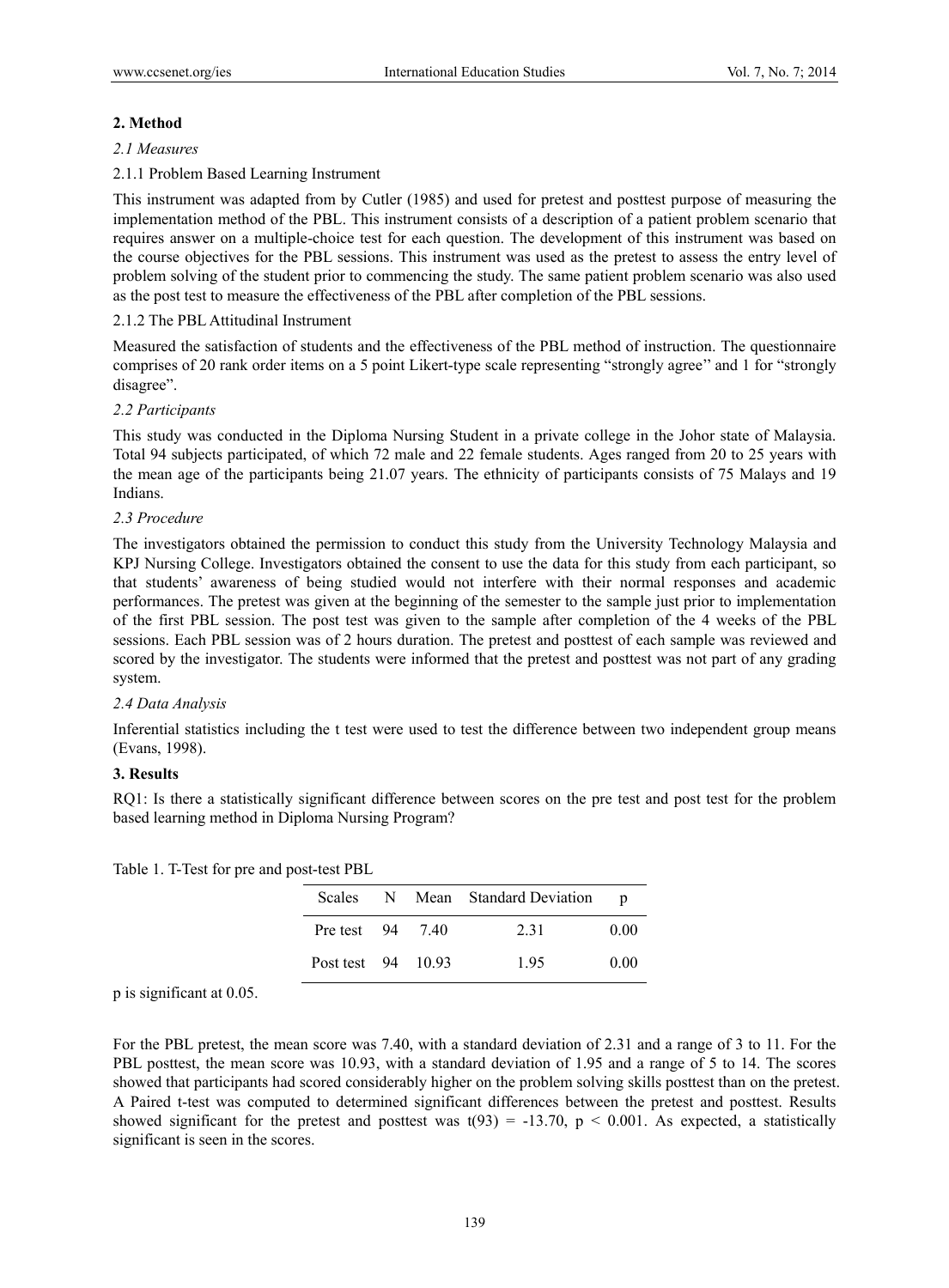RQ2: Is there a significant correlation between the levels of satisfaction of students and the effectiveness of the PBL method in Diploma Nursing Program?

Table 2. Satisfaction with effectiveness of PBL as a method

| <b>Scales</b>                            | Effectiveness | Satisfaction |  |
|------------------------------------------|---------------|--------------|--|
| <b>Effectiveness Pearson correlation</b> | 1.00          | 0.97         |  |
| $Sig(2-tailed)$                          |               | 0.00         |  |
| N                                        | 10            | 10           |  |
| Satisfaction Pearson correlation         | 0.97          | 1.00         |  |
| Sig (2 tailed)                           | 0.00          |              |  |
| N                                        | 10            | 10           |  |

Correlation significant at the 0.01 level (2 tailed).

The results of these analyses are presented in Table 2, which shows the level of satisfaction with PBL seems to be correlated with the effectiveness of the PBL method. Therefore, it is concluded that the alternative hypothesis was accepted.

#### **4. Discussion**

The purpose of this study was to (a) compare initial knowledge acquisition from the use of problem based learning method in one group by using pretest and posttest, (b correlate between the levels of satisfaction of students and the effectiveness of the PBL method in diploma nursing program. Findings revealed positive experience on teaching method problem based learning in learning burn module. Nursing education and nursing administration can capitalize on these added values in the planning of teaching and learning activities in diploma nursing program. Hence, it implies that nursing education and nursing administration need to imply a new instructional methodology in nursing program.

Good thinking for nursing practice includes the ability to prioritize nursing action that will promote positive patient outcomes (Bechtel et al., 1999). Providing students with clinical scenarios via PBL requires that students apply knowledge to prioritize nursing action and make appropriate clinical decision.

In order for nursing students to be prepared to function as caring and competent professional nurses, they need a strong knowledge base and the ability to correlate this learning into clinical practice. Students need to have an understanding of how they think and make decisions. They need to leave the nursing program as graduates, who are independent thinker, self-directed learners with a commitment to life-long learning (Khan et al., 2014). Amos and White (1998) found that PBL enhanced students' critical thinking, learning how to learn, creativity in learning, research skills, and personal growth.

Current findings consistent with the previous findings (Walker et al., 2001; Wood, 2006; Yuan et al., 2011a) suggested that the PBL process has been adapted to move students gradually from teacher direction to taking responsibility for their learning. This has provided the opportunity for students to develop critical thinking, problem solving, information retrieval and evaluation skills, and group process skills over an 18-week period. Zubaidah (2005) also endorsed problem-based learning is a learning strategy which begins and centers on a clinical problem. It would be beneficial if this study replicated with larger population as sample size seemed to have an impact on the outcome of the result.

# **References**

- Anderson, T., & Elloumi, F. (2005*). Theory and Practice of Online Learning*. Retrieved October 5, 2011, from http://www.cde.athabascau.ca/online\_book
- Andrews, M., & Jones, P. R. (1996). Problem-Based Learning in an Undergraduate-Nursing Programme: A Case Study. *Journal of Advanced Nursing, 23*, 357-365. http://dx.doi.org/10.1111/j.1365-2648.1996.tb02679.x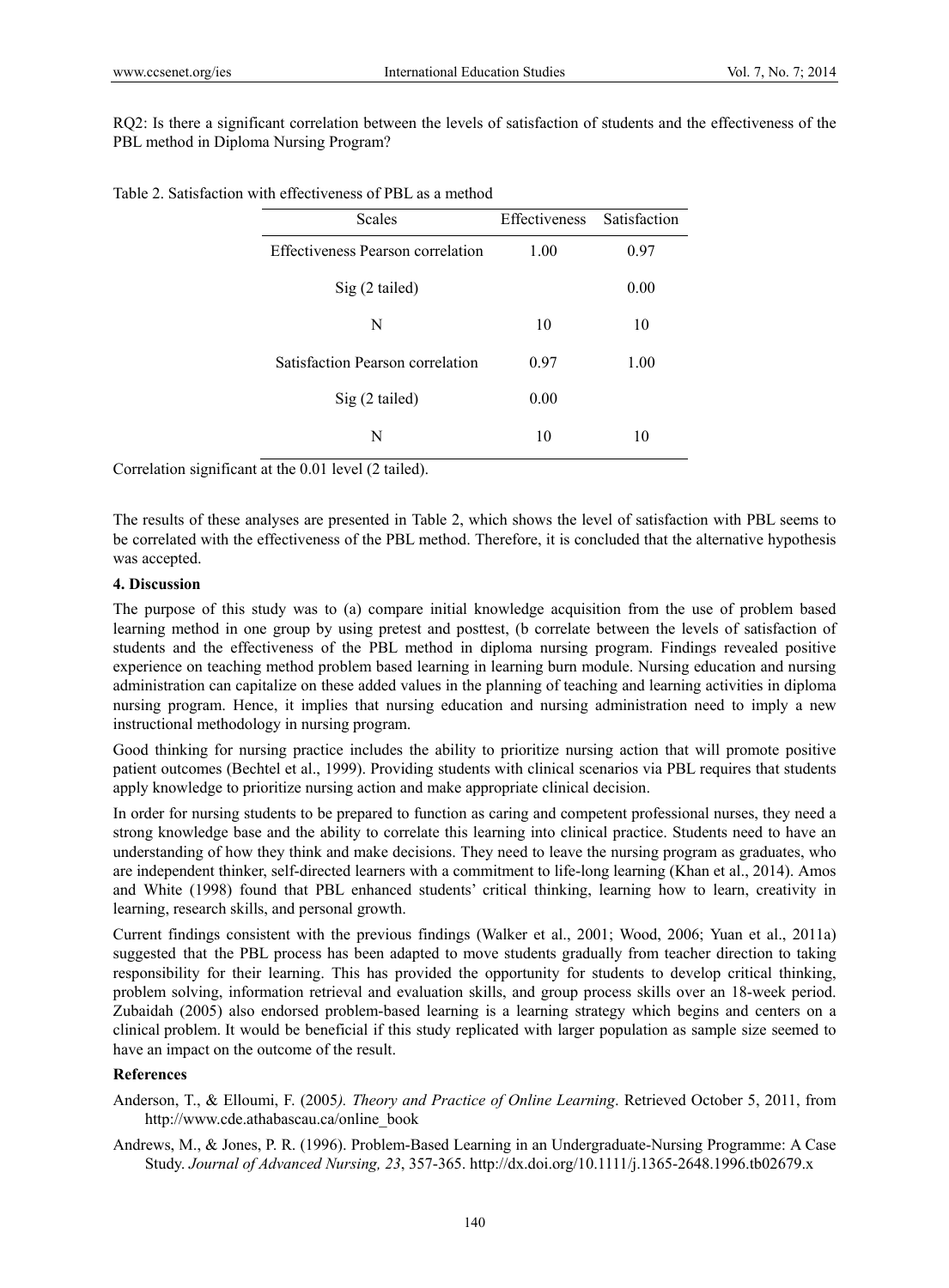- Baker, C. M. (2000). Problem-Based Learning for Nursing: Integrating Lessons from Other Disciplines with Nursing Experiences. *Journal of Professional Nursing, 16*(5), 258-266. http://dx.doi.org/10.1053/jpnu.2000.9461
- Bandman, E. L., & Bandman, B. (1988). *Critical Thinking in Nursing*. Norwalk, C. A.: Appleton and Lange.
- Barrow, E. J., Lyte, G., & Butterwort, T. (2002). An Evaluation of Problem Based Learning in a Nursing Theory and Practice Module. *Nurse Education in Practice, 2*, 55-62. http://dx.doi.org/10.1054/nepr.2002.0043
- Barrows, H. S. (1985). *How To Design A Problem Based Learning Curriculum For The Preclinical Years*. New York, N. Y.: Springer.
- Barrows, H. S., & Tamblyn, R. M. (1980). *Problem Based Learning*. New York, N. Y.: Springer.
- Barrows, H. S., Tamblyn, R. M., & Robyn, M. (1976). An Evaluation of Problem Based Learning in Small Groups Utilizing a Simulated Patient. *Journal of Medical Education, 51*(1), 52-54.
- Bechtel, G. A., Davidhizar, R., & Bradshaw, M. J. (1999). Problem-Based Learning in a Competency-Based World. *Nurse Education Today, 19*, 182-187. http://dx.doi.org/10.1016/S0260-6917(99)80003-3
- Berkson, L. (1993). Problem-Based Learning: Have The Expectations Been Meet? *Academic Medicine, 68*(10), 79-88. http://dx.doi.org/10.1097/00001888-199310000-00053
- Boland, D. L. (2005). Developing Curriculum: Frameworks, Outcomes, and Competence. In D. M. Billings, & J. A. Halstead (Eds.), *Teaching in Nursing: A Guide for Faculty* (pp. 135-185). Philadelphia: W. B. Saunders.
- Brigham, C. (1993). Nursing Education and Critical Thinking: Interplay of Content and Thinking. *Holistic Nursing Practice, 7*(3), 48-54.
- Chamberlin, T. C. (1965). The Method of Multiple Working Hypotheses. *Science, 148*, 754-759. http://dx.doi.org/10.1126/science.148.3671.754
- Charlin, B., & Mann, K. (1998). Problem-Based Learning: Learning Strategies. *Medical Teacher, 20*(4), 1-16.
- Cutler, P. (1985). *Problem Solving In Clinical Medicine*. Philadelphia, USA: Williams and Wilkins.
- De Cecco, J. P., & Crawford, W. R. (1974). *The psychology of learning and instruction: Educational Psychology* (2nd ed.). Englewood Cliffs, N. J.: Prentice-Hall.
- Dewey, J. (1933). *How we think: A restatement of the relation of reflective thinking to the educative process*. Boston, M. A.: Health.
- Engel, C. (1991). Not just a method but a way of learning. In D. Boud, & G. Feletti (Eds.), *The challenge of problem-based learning* (pp. 23-33). New York: St. Martin's Press.
- Gagne, R. M. (1970). *The condition of learning* (2nd ed.). New York, N. Y.: Holt, Rinehart and Winston.
- Hartley, D., & Aukamp, V. (1994). Critical thinking ability of nurse educators and nursing students. *Journal of Nursing Education, 33(*1), 34-45.
- Heliker, D. (1994). Meeting the challenge of the curriculum revolution: Problem based learning in nursing education. *Journal of Nursing Education, 33*(1), 45-47.
- Heliker, D. (1994). Meeting the challenge of the curriculum revolution: Problem based learning in nursing education. *Journal of Nursing Education, 33*(1), 45-47.
- Jones, S. A., & Brown, L. N. (1993). Alternative views on defining critical thinking through the nursing process. *Holistic nursing Practice, 7*(3), 71-76.
- Kalat, J. W. (2002). *Introduction to psychology*. Pacific Grove, C. A.: Wadsworth-Thompson Learning.
- Keating, S. B. (2005). *Curriculum development and evaluation in nursing*. New York, N. Y.: Lippincott Williams and Wilkins.
- Khan, A. (2012). Sex Differences' in Educational Encouragement and Academic Achievement. *Psychological Reports, 111*(1), 149-155. http://dx.doi.org/10.2466/10.11.21.PR0.111.4.149-155
- Khan, A. (2013). Predictors of Positive Psychological Strengths and Subjective Well-being among North Indian Adolescents: Role of Mentoring and Educational Encouragement. *Social Indicators Research, 114*(3), 1285-1293. http://dx.doi.org/10.1007/s11205-012-0202-x
- Khan, A., Ahmad, R., Hamdan, R. A., & Mustaffa, M. S. (2014). Educational Encouragement, Parenting styles, Gender and Ethnicity as Predictors of Academic Achievement among Special Education Children.